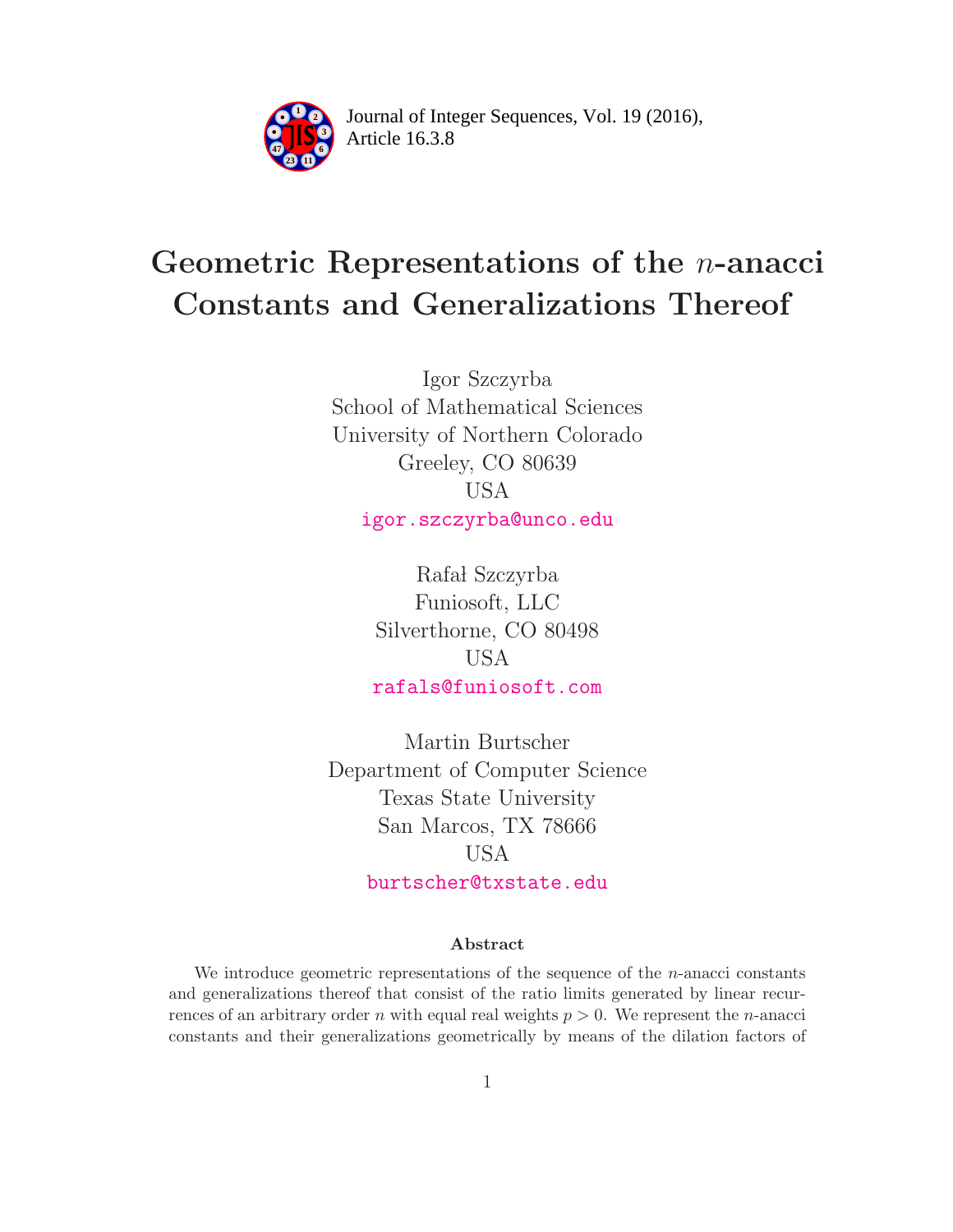dilations transforming collections of compact convex sets with increasing dimensions  $n$ .

## 1 Introduction

The study of n-step Fibonacci and Lucas sequences was initiated in the 1960s by Miles [\[19\]](#page-12-0), Flores [\[12\]](#page-12-1), and Fiedler [\[11\]](#page-12-2). In the last half century, these studies and the exploration of the Horadam sequences [\[14\]](#page-12-3) evolved into a diverse investigation of integer sequences generated by linear recurrences with signatures  $(m, \ldots, m), 1 \leq m \in \mathbb{N}$ .

Sloane [\[25\]](#page-13-0) and Khovanova [\[17\]](#page-12-4) catalog over 340 such integer sequences, e.g., Fibonacci and Lucas type sequences with the signatures  $(1, \ldots, 1), 2 \le n \le 16$ , and numerous sequences with  $1 \leq m$ , in particular Horadam sequences with the signatures  $(m, m)$ ,  $2 \leq m \leq 10$ .

Applications of the *n*-step Fibonacci sequences with signatures  $(1, \ldots, 1)$  include, e.g., electrical networks [\[6,](#page-11-0) [7\]](#page-11-1) and the modeling spreading of infectious diseases when each sick person infects periodically one<sup>[1](#page-1-0)</sup> healthy person at a time  $[8]$ .

Recent research results regarding sequences with signatures  $(m, \ldots, m)$ ,  $1 \leq m$ , not only concern number theory [\[1,](#page-11-3) [5,](#page-11-4) [10,](#page-12-5) [20\]](#page-12-6) but overlap also with linear algebra [\[4,](#page-11-5) [16\]](#page-12-7), abstract algebra [\[13,](#page-12-8) [15\]](#page-12-9), group theory [\[3,](#page-11-6) [18\]](#page-12-10), combinatorics [\[2\]](#page-11-7), complex numbers [\[4\]](#page-11-5), probability [\[23\]](#page-12-11), and statistics [\[24\]](#page-12-12).

In a previous paper [\[26\]](#page-13-1), we linked the ratio limits of the successive terms of sequences with signatures  $(m, \ldots, m)$  with *analytic functions*. We achieved this by studying a general case of the ratio limits  $\Phi^{(n)}(p)$  of the sequences  $(F_k^{(n)})$  $\binom{n(n)}{k}(p)$ <sub>k=0</sub> generated by linear recurrences of an arbitrary order n with equal real weights  $p > 0$  and real initial conditions, i.e.,

<span id="page-1-2"></span>
$$
F_k^{(n)}(p) \equiv p(F_{k-1}^{(n)}(p) + \dots + F_{k-n}^{(n)}(p)), n \le k, \text{ and } F_k^{(n)}(p) = a_k \in \mathbb{R}, 0 \le k < n,\tag{1}
$$

<span id="page-1-1"></span>
$$
\Phi^{(n)}(p) \equiv \lim_{k \to \infty} F_{k+1}^{(n)}(p) / F_k^{(n)}(p), k > k_0,
$$
\n(2)

where  $F_k^{(n)}$  $k^{(n)}(p) \neq 0$  if  $k > k_0$ .

We now draw on these analytic results to establish an overlap of the ratio limits with affine geometry. If  $p = 1$ , the sequence  $(\Phi^{(n)}(1))_{n=1}^{\infty} \equiv (\Phi^{(n)})_{n=1}^{\infty}$  is referred to as the *n*-anacci constants [\[21\]](#page-12-13), and we refer to the set  $\{\Phi^{(n)}(m) | m, n \in \mathbb{N}\}\$ as the  $(m, n)$ -anacci constants. Using prior results [\[26\]](#page-13-1), we show that the set of  $(m, n)$ -anacci constants can be represented geometrically by means of the dilation factors of the dilations transforming infinite collections of compact convex sets with increasing dimensions  $n$  about homothetic centers contained in the sets but not being their centers of mass.

Our representations have clear geometric interpretations if the centers of mass of the sets used are determined by a simple formula in terms of some boundary points of the sets.

<span id="page-1-0"></span> $1$ Modeling spreading of infectious diseases when a sick individual infects periodically more than one person at a time involves sequences with more elaborate signatures that are not considered here, cf. [\[8\]](#page-11-2).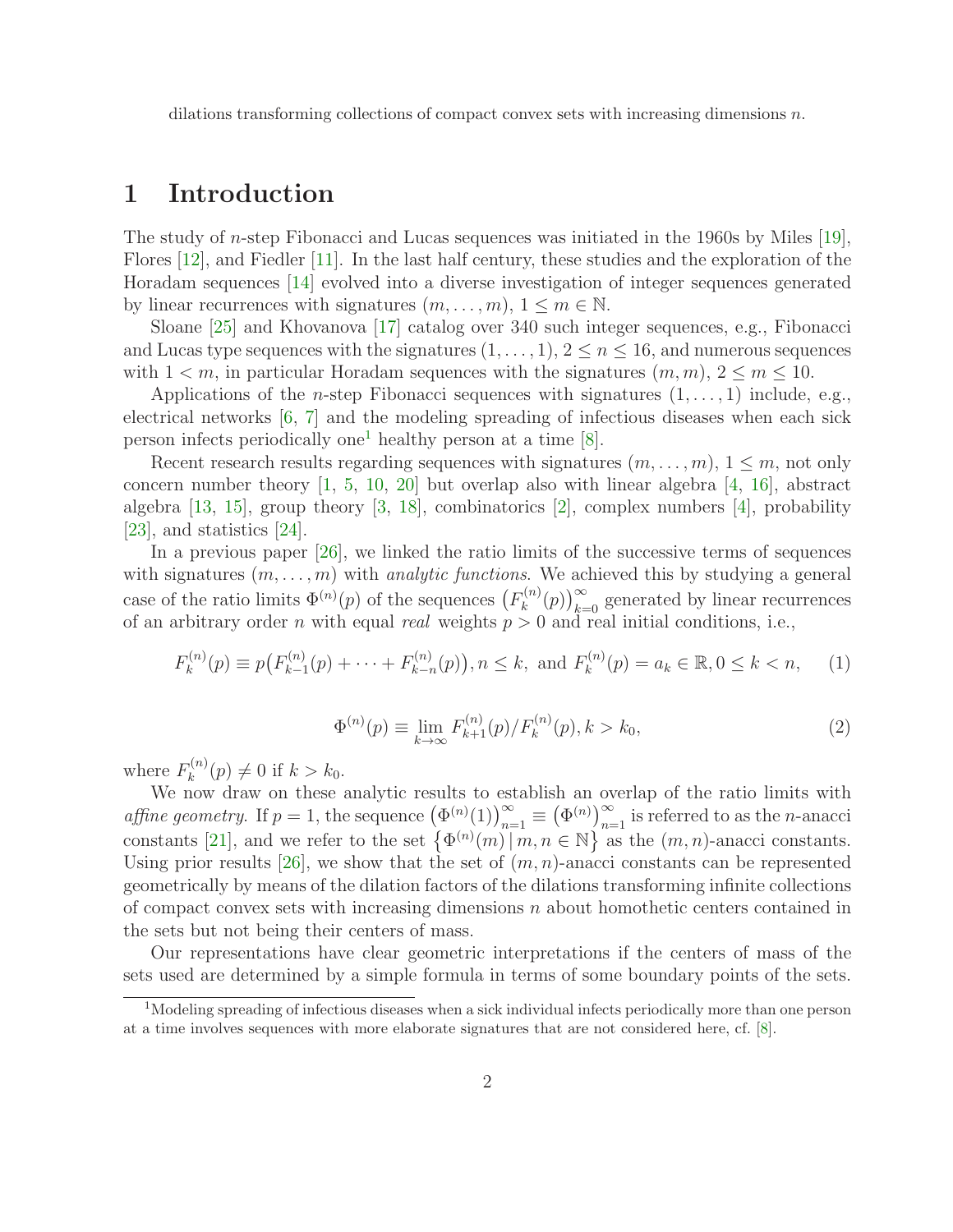For instance, in the *n*-balls, *n*-parallelepipeds, *n*-ellipsoids, solid *n*-cones, *n*-pyramids, and generally in the compact convex  $n$ -polytopes, the centers of mass divide the interval linking some boundary points by the ratio 1:1 or  $n:1$ .

We describe in detail representations of the  $(m, n)$ -anacci constants obtained by using the collections of *n*-balls and *n*-cones. The analogous representations of the  $\Phi^{(n)}(m)$ s can be introduced using, e.g., *n*-ellipsoids, *n*-parallelepipeds<sup>[2](#page-2-0)</sup>, and *n*-pyramids.

We proved elsewhere [\[26\]](#page-13-1) that the set  $\{\Phi^{(n)}(m) | m, n \in \mathbb{N}\}\$  of  $(m, n)$ -anacci constants is totally ordered as follows:

if  $m_2 > m_1$ , then  $\Phi^{(n_1)}(m_2) > \Phi^{(n_2)}(m_1)$  for any  $n_1$  and  $n_2$ , whereas

if  $m_2 = m_1 = m$  and  $n_2 > n_1$ , then  $\Phi^{(n_2)}(m) > \Phi^{(n_1)}(m)$ .

The representations of the  $(m, n)$ -anacci constants that we construct using the collections of *n*-balls, *n*-ellipsoids, and *n*-parallelepipeds fully replicate geometrically the order in the set  $\{\Phi^{(n)}(m) \mid m, n \in \mathbb{N}\}\$  — the representations by means of the *n*-cones and *n*-pyramids are strictly correlated with the order, too. The geometric representations of the  $\Phi^{(n)}(m)$ s that we present can be extended to the limits  $\Phi^{(n)}(p)$  with  $0 < p \in \mathbb{R}$  by substituting p for  $m \in \mathbb{N}$ .

#### 2 Dilations, centers of mass, and linear recurrences

The existence and the value of the ratio limit of the successive terms of the sequence generated by a linear recurrence is determined by two theorems. In 1966, Ostrowski [\[22,](#page-12-14) Theorem 12.2] showed that, if the weights  $b_i$  in the signature  $(b_1, \ldots, b_n)$  of the linear recurrence are nonnegative and the gcd of the indices i of the weights  $b_i > 0$  is 1, then the linear recurrence's characteristic polynomial

<span id="page-2-1"></span>
$$
P^{(n)}(\lambda) \equiv \lambda^n - b_1 \lambda^{n-1} - \dots - b_n \tag{3}
$$

has the unique simple positive dominant zero  $\lambda^{(n)}$ . In 1997, Dubeau et al. [\[9\]](#page-11-8) proved that, if the weights  $b_i$  satisfy these conditions, the ratio limit corresponding to polynomial [\(3\)](#page-2-1) exists at least for the initial conditions  $a_k = 0, 0 \le k < n-1, a_{n-1} = 1$ .

Also, if the ratio limit exists for any set of the initial conditions, it must coincide with the dominant zero  $\lambda^{(n)}$ .

We use the dominant zeros  $\lambda^{(n)}(p) = \Phi^{(n)}(p)$  of the characteristic polynomials

<span id="page-2-2"></span>
$$
P_p^{(n)}(\lambda) \equiv \lambda^n - p(\lambda^{n-1} + \dots + 1)
$$
\n<sup>(4)</sup>

of recurrences [\(1\)](#page-1-1) to link the limits [\(2\)](#page-1-2) with affine transformations of compact convex sets.

So, let  $\Lambda$  be a dilation, with the dilation factor  $\mu > 0$ , acting in the Euclidean space  $\mathbb{R}^n$ , and let O be the homothetic center of the dilation  $\Lambda$ . Let  $\mathfrak{A} \subset \mathbb{R}^n$  be a compact convex n-dimensional set with the center of mass A. If  $O \in \mathfrak{A}$ , then  $\mathfrak{A}$  is contained in the image

<span id="page-2-0"></span><sup>&</sup>lt;sup>2</sup>A different geometric representation of the *n*-anacci constants  $\Phi^{(n)}$  using *n*-parallelepipeds has been introduced in 1989 by Dubeau [\[6\]](#page-11-0).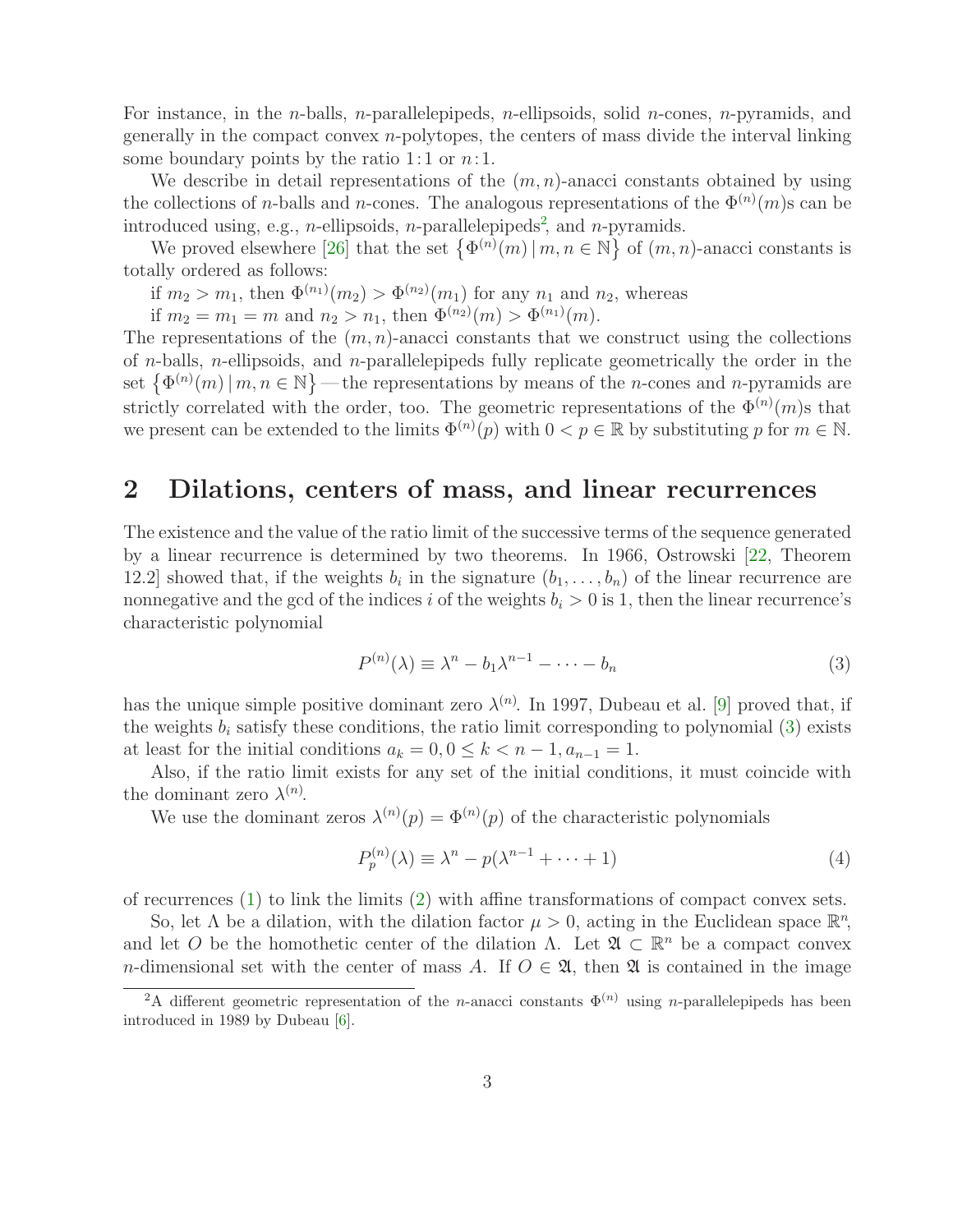$\Lambda(\mathfrak{A})$  as a proper subset iff  $\mu > 1$ , whereas  $\Lambda(\mathfrak{A})$  is a proper subset of  $\mathfrak{A}$  iff  $0 < \mu < 1$ . Thus, if  $\mu > 1$ , we define the set  $\mathfrak{B} \equiv \Lambda(\mathfrak{A}) \setminus \mathfrak{A}$ , and if  $0 < \mu < 1$ , we define it as  $\mathfrak{B} \equiv \mathfrak{A} \setminus \Lambda(\mathfrak{A})$ .

We derive a geometric representation of the ratio limits  $\Phi^{(n)}(p) = \lambda^n(p)$  using dilations of an infinite collection of compact convex sets  $\mathfrak{A}(n) \subset \mathbb{R}^n$ ,  $n \in \mathbb{N}$ , and analyzing for any n relations among the distances  $d(\cdot, \cdot)$  between the following four points in  $\mathbb{R}^n$ .

- 1. the center of mass A of the set  $\mathfrak{A} \equiv \mathfrak{A}(n);$
- 2. the homothetic center  $O \in \mathfrak{A}, O \neq A$ , of the dilation  $\Lambda$ ;
- 3. the center of mass  $\Lambda(A)$  of the image  $\Lambda(\mathfrak{A})$ ; and
- 4. the center of mass  $B(\mu)$  of the set  $\mathfrak{B}$ .

For any  $\mathfrak A$  and O, the mapping  $\{\mathbb R_+\setminus\{1\}\}\ni\mu\to B(\mu)\in\mathbb R^n$  is continuous and has its limit at 1 since the mapping  $\mathbb{R}_+ \ni \mu \to \Lambda(\mu)$  is continuous. Thus, we can define the center of mass  $B(1) \equiv \lim_{1 \neq \mu \to 1} B(\mu)$  despite that, for  $\mu = 1$ , our definition would create an empty set **B**. For a given homothetic center O and a given dilation factor  $\mu \neq 1$ , the center of mass  $B(1)$  lies on the line  $\mathcal{L}(O, A)$ , determined by the homothetic center O and the center of mass A, within the set  $\mathfrak A$  between the centers of mass A and  $B(\mu)$ ; see Figures [1](#page-3-0) and [4.](#page-11-9) We determine the position of the center of mass  $B(1)$  relative to the center of mass  $\Lambda(A)$  in terms of varying dilation factors  $\mu > 0$  in the Appendix.



Figure 1: The dilation with  $\mu = 2.5$  of the blue triangle  $\mathfrak A$  about O positioned inside of  $\mathfrak A$ creates the white hollow set  $\mathfrak{B}$ . Here, if  $\mu \to 1$ ,  $B(\mu) \to B(1)$ , where  $B(1)$  lies inside of  $\mathfrak{A}$ .

<span id="page-3-1"></span><span id="page-3-0"></span>Our main result links the ratio limits  $\Phi^{(n)}(p) = \lambda^n(p)$  with the dilation factors  $\mu$ .

**Theorem 1.** Let  $\mathfrak{A} \subset \mathbb{R}^n$  be a compact convex set with the center of mass A. Let  $\Lambda$  be a dilation with the dilation factor  $\mu$  about a homothetic center  $O \in \mathfrak{A}, O \neq A$ , let  $B(\mu)$  be the center of mass of the set  $\mathfrak{B} \equiv \Lambda(\mathfrak{A}) \backslash \mathfrak{A}$  if  $\mu > 1$ , and of the set  $\mathfrak{B} \equiv \mathfrak{A} \backslash \Lambda(\mathfrak{A})$  if  $0 < \mu < 1$ . Then

(i) if 
$$
\mu > 1
$$
,  $\mu = \Phi^{(n)}(p)$  iff  $d(A, B(\mu)) = p \cdot d(O, A)$  where  $p > 1/n$ ,  
\ni.e.,  $\Phi^{(n)}(p) = d(O, \Lambda(A)) / d(O, A)$ ;  
\n(ii) if  $0 < \mu < 1$ ,  $\mu = 1/\Phi^{(n)}(p)$  iff  $d(\Lambda(A), B(\mu)) = p \cdot d(O, \Lambda(A))$  where  $p > 1/n$ ,  
\ni.e.,  $\Phi^{(n)}(p) = d(O, A) / d(O, \Lambda(A))$ ;  
\n(iii) if  $\mu = 1$ ,  $\mu = \Phi^{(n)}(p)$  iff  $d(A, B(1)) = p \cdot d(O, A)$  where  $p = 1/n$ .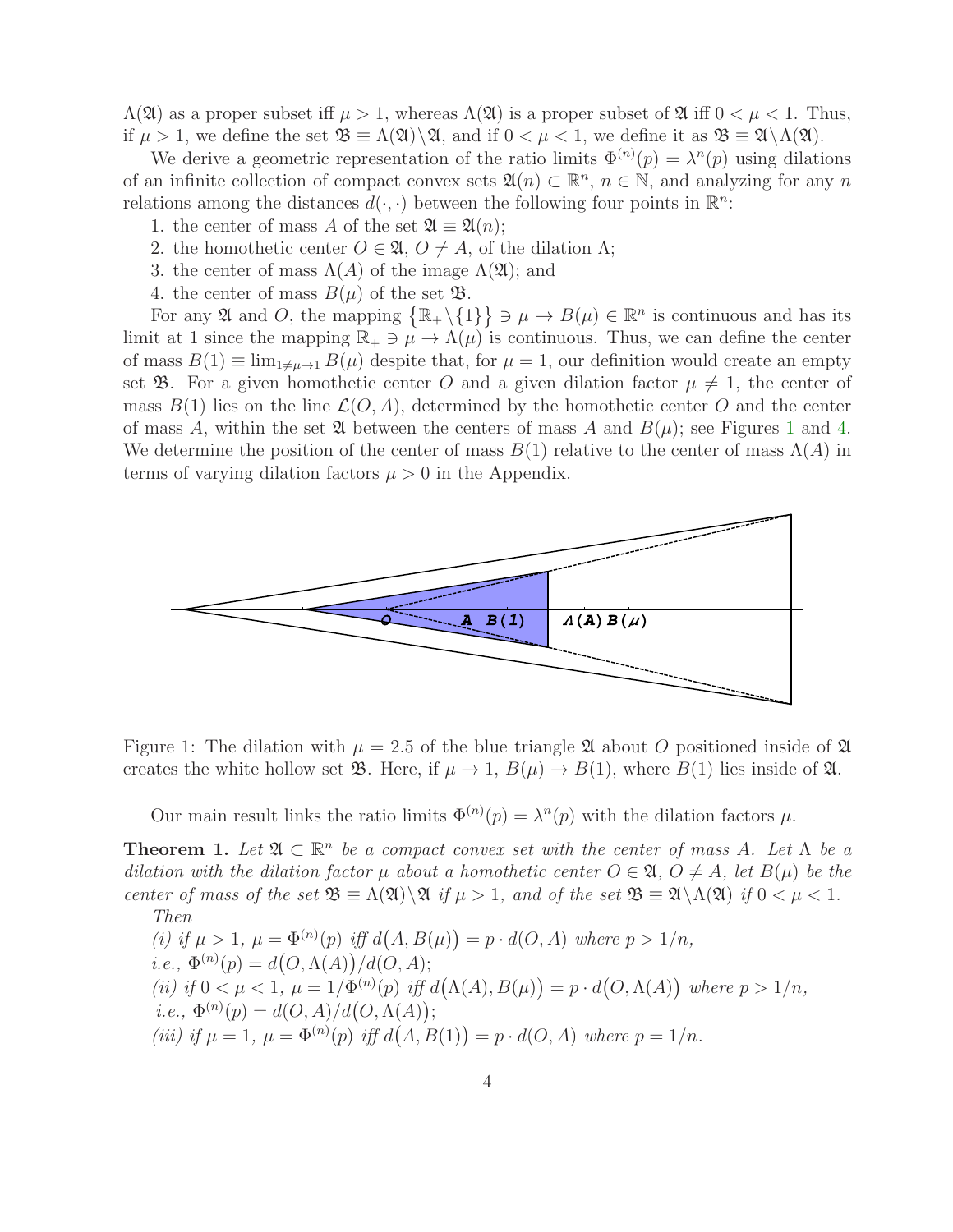*Proof.* (i) If  $\mu > 1$ , the set  $\mathfrak{B}$  is constructed by removing some mass from the set  $\Lambda(\mathfrak{A})$ . Consequently, the distances between the homothetic center  $O$  and the centers of mass satisfy  $d(O, A) < d(O, \Lambda(A)) < d(O, B(\mu))$ , cf. Figures [1](#page-3-0) and [4.](#page-11-9) Moreover, the location of the center of mass  $B(\mu)$  coincides with the fulcrum of the lever that is in equilibrium when two forces,  $\mathbf{F}_A$  and  $\mathbf{F}_{\Lambda(A)}$ , with magnitudes proportional to the *n*-volumes of the sets  $\mathfrak A$  and  $\Lambda(\mathfrak A)$ , act in opposite directions at the centers of mass A and  $\Lambda(A)$ , respectively.

<span id="page-4-1"></span>Dilation factors  $\mu$  change the distances proportionally to  $\mu$  and the *n*-volumes as  $\mu^{n}$ , i.e.,

$$
d(O, \Lambda(A)) = \mu \cdot d(O, A) \text{ and } (5)
$$

<span id="page-4-3"></span><span id="page-4-0"></span>
$$
\mathbf{F}_{\Lambda(A)} = -\mu^n \cdot \mathbf{F}_A. \tag{6}
$$

<span id="page-4-2"></span>Taking into account the order of points O, A,  $\Lambda(A)$  and  $B(\mu)$ , and using [\(5\)](#page-4-0), we obtain

$$
d(\Lambda(A), B(\mu)) = d(O, A) + d(A, B(\mu)) - \mu \cdot d(O, A), \tag{7}
$$

whereas the following equilibrium relation for the lever is implied by formula  $(6)$ :

<span id="page-4-4"></span>
$$
d(A, B(\mu)) = \mu^n \cdot d(\Lambda(A), B(\mu)).
$$
\n(8)

It follows from relations [\(7\)](#page-4-2) and [\(8\)](#page-4-3) that

$$
d(A, B(\mu)) = \mu^n \cdot [d(A, B(\mu)) + (1 - \mu) \cdot d(O, A)].
$$
\n(9)

In turn, equation [\(9\)](#page-4-4) implies that the dilation factor  $\mu$  is a zero of the polynomial

<span id="page-4-5"></span>
$$
\mu^{n+1} - (p+1) \cdot \mu^n + p = 0 \tag{10}
$$

iff  $d(A, B(\mu)) = p \cdot d(O, A)$ .

Now, since it is true that

<span id="page-4-6"></span>
$$
\mu^{n+1} - (p+1) \cdot \mu^n + p = (\mu - 1) \cdot (\mu^n - p \cdot (\mu^{n-1} + \dots + 1)), \tag{11}
$$

a dilation factor  $\mu > 1$  is the dominant zero of polynomial [\(4\)](#page-2-2) iff  $d(A, B(\mu)) = p \cdot d(O, A)$ .

<span id="page-4-7"></span>In another paper [\[26\]](#page-13-1), we showed that, for any n, the function  $\mathbb{R}_+ \ni p \to \Phi^{(n)}(p) \in \mathbb{R}_+$ is continuous, and

$$
1 < \Phi^{(n)}(p) \text{ iff } p \cdot n > 1 \text{ and } \tag{12}
$$

$$
\Phi^{(n)}(p) = 1 \text{ iff } p \cdot n = 1. \tag{13}
$$

Thus, according to formulas [\(5\)](#page-4-0), [\(10\)](#page-4-5) and [\(12\)](#page-4-6),  $\mu = \lambda^{(n)}(p) = \Phi^{(n)}(p) = d(O, \Lambda(A))/d(O, A)$ iff  $d(A, B(\mu)) = p \cdot d(O, A)$ , where  $p > 1/n$ .

(ii) If  $0 < \mu < 1$ , the distances  $d(O, \Lambda(A)) < d(O, A) < d(O, B(\mu))$ . Renaming the center of mass  $\Lambda(A)$  as A' leads to  $A = \Lambda^{-1}(A')$ , where  $\Lambda^{-1}$  is the dilation about O with the dilation factor  $1/\mu > 1$ .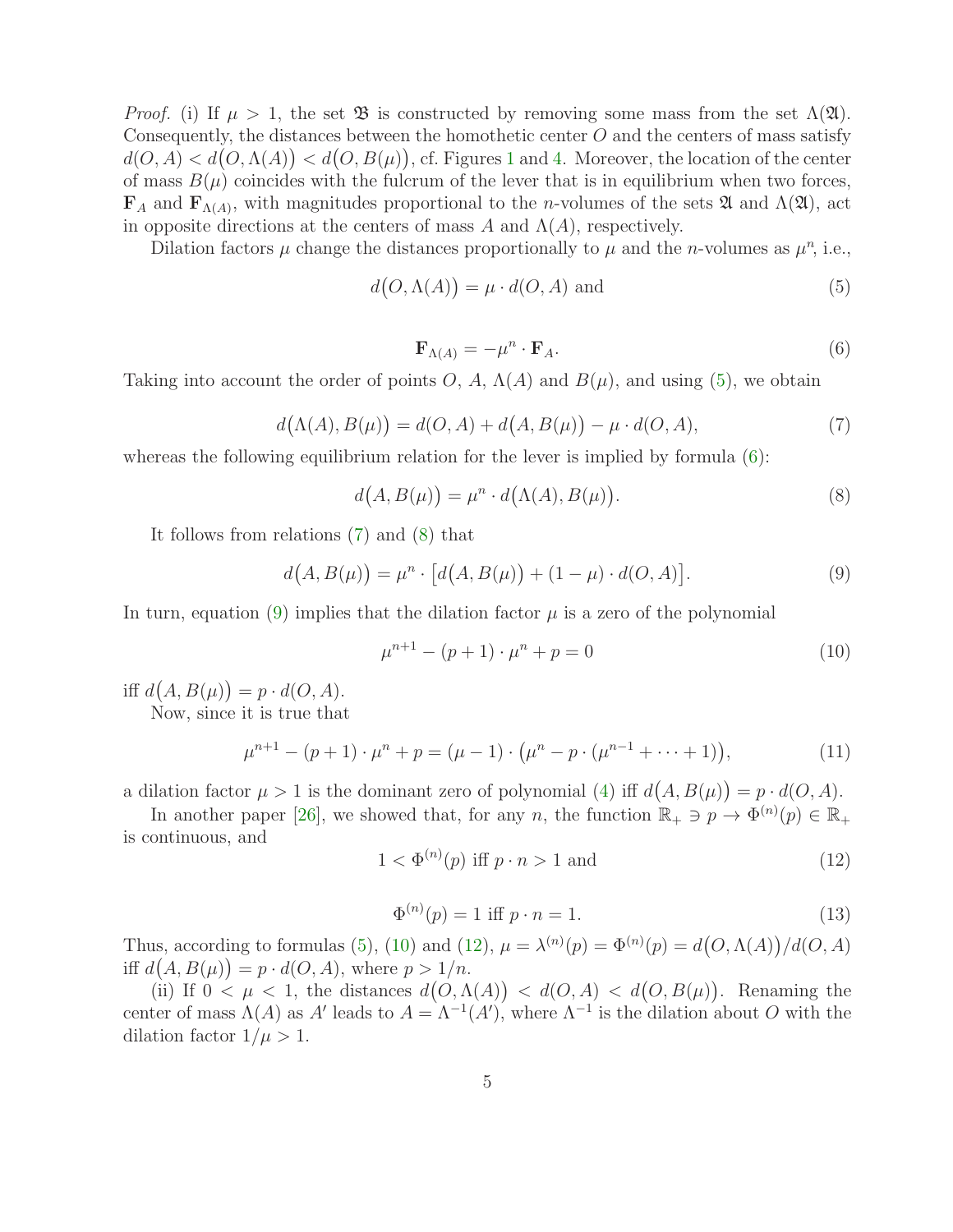Part (i) implies that  $1/\mu = \Phi^{(n)}(p) = d(O, A)/d(O, \Lambda(A))$  iff  $d(\Lambda(A), B(\mu)) = p \cdot d(O, \Lambda(A)),$ where  $p > 1/n$ .

(iii) To prove the *only if* part of the assertion, let us consider  $\lim_{p\to 1/n} B(\Phi^{(n)}(p))$  where  $p > 1/n$ . The continuity of the function  $\mathbb{R}_+ \ni p \to \Phi^{(n)}(p) \in \mathbb{R}_+$ , formulas [\(12\)](#page-4-6) and [\(13\)](#page-4-7), and part (i) of the theorem imply that  $\lim_{p\to 1/n} B(\Phi^{(n)}(p)) = B(1)$  and  $d(A, B(1)) = \frac{1}{n}$  $\frac{1}{n}d(O,A).$ Moreover, formula [\(13\)](#page-4-7) implies that  $\Phi^{(n)}(p) = 1$  only if  $p = \frac{1}{n}$  $\frac{1}{n}$ . The *if* part of the assertion follows from formula [\(13\)](#page-4-7).

 $\Box$ 

## 3 Geometric representation of  $(m,n)$ -anacci constants by means of  $n$ -balls

We first describe the geometric representation of the *n*-anacci sequence  $(\Phi^{(n)})_{n=1}^{\infty}$  by means of the collection of nested unit *n*-balls with the centers at  $A(n) = A \equiv (1, 0, \ldots, 0) \in \mathbb{R}^n$ , i.e., A is the common center for all unit *n*-balls, and we treat  $[0, 2]$  as the unit 1-ball.

Specifically,

(i) we set the homothetic center O of the dilation  $\Lambda(n)$  at  $(0,\ldots,0) \in \mathbb{R}^n$ , i.e., O is common for all  $\Lambda(n)$ s and is included in all unit  $(n-1)$ -spheres bordering the unit *n*-balls;

(ii) for  $n > 1$ , we choose the dilation factor  $\mu(n)$  of  $\Lambda(n)$  such that the unit  $(n-1)$ -sphere and the dilated  $(n-1)$ -sphere, bordering the dilated n-ball, enclose the set  $\mathfrak{B}(n)$  with its center of mass at the point  $B(\mu(n)) = B \equiv (2, 0, \dots, 0) \in \mathbb{R}^n$  – common for all sets  $\mathfrak{B}(n)$ . Both of these conditions can be satisfied only if  $\mu > 1$ . Since, we have  $d(A, B) = d(O, A) = 1$ , Theorem [1\(](#page-3-1)i) implies that the radius of the dilated  $(n-1)$ -sphere equals  $\mu(n) = \Phi^{(n)}$  and its center  $\Lambda(n)(A)$  is at  $(\Phi^{(n)}, 0, \ldots, 0) \in \mathbb{R}^n$ .

If  $n = 1$ , it follows from Theorem [1\(](#page-3-1)iii) that the dilation of the unit 1-ball about the origin with the dilation factor  $\mu(1) = 1 = \Phi^{(1)}$  leads to  $B(1) = 2$ . Thus, we can extend our construction for  $n = 1$  by defining the set  $\mathfrak{B}(1) \equiv \{2\}$ . All sets  $\mathfrak{B}(n)$ ,  $n \geq 1$ , are nested one inside the other as proper subsets following the order of the sequence  $(\Phi^{(n)})_{n=1}^{\infty}$ .

In Figure [2,](#page-6-0) we depict the cyan unit disc and the blue set  $\mathfrak{B}(2)$  with its center of mass at  $B = (2, 0)$ . It is shaped as an eclipsed moon enclosed by the unit circle and by the dilated solid circle with the radius equal to  $\Phi^{(2)} = \Phi$  and the center at  $(\Phi, 0)$ . The dashed circles with radii  $\Phi^{(n)}$  and centers at  $(\Phi^{(n)}, 0)$ ,  $n=3,4,5$ , are the projections on the plane spanned by the basic vectors  $e_1$  and  $e_2$  in  $\mathbb{R}^n$  of the dilated  $(n-1)$ -spheres enclosing the corresponding sets  $\mathfrak{B}(n)$ . The dashed circles intersect the first coordinate line  $\mathcal{L}(\mathbf{e}_1)$  at the points  $2 \cdot \Phi^{(n)}$ approaching 4.

It has been known since the 1960s that  $\lim_{n\to\infty} \Phi^{(n)} = 2$ , cf. [\[12\]](#page-12-1). In 1989, Dubeau [\[6\]](#page-11-0) and then in 1998, Wolfram [\[27\]](#page-13-2) proved that

<span id="page-5-0"></span>
$$
2(1 - \frac{1}{2^n}) < \Phi^{(n)}, \quad n > 1,\tag{14}
$$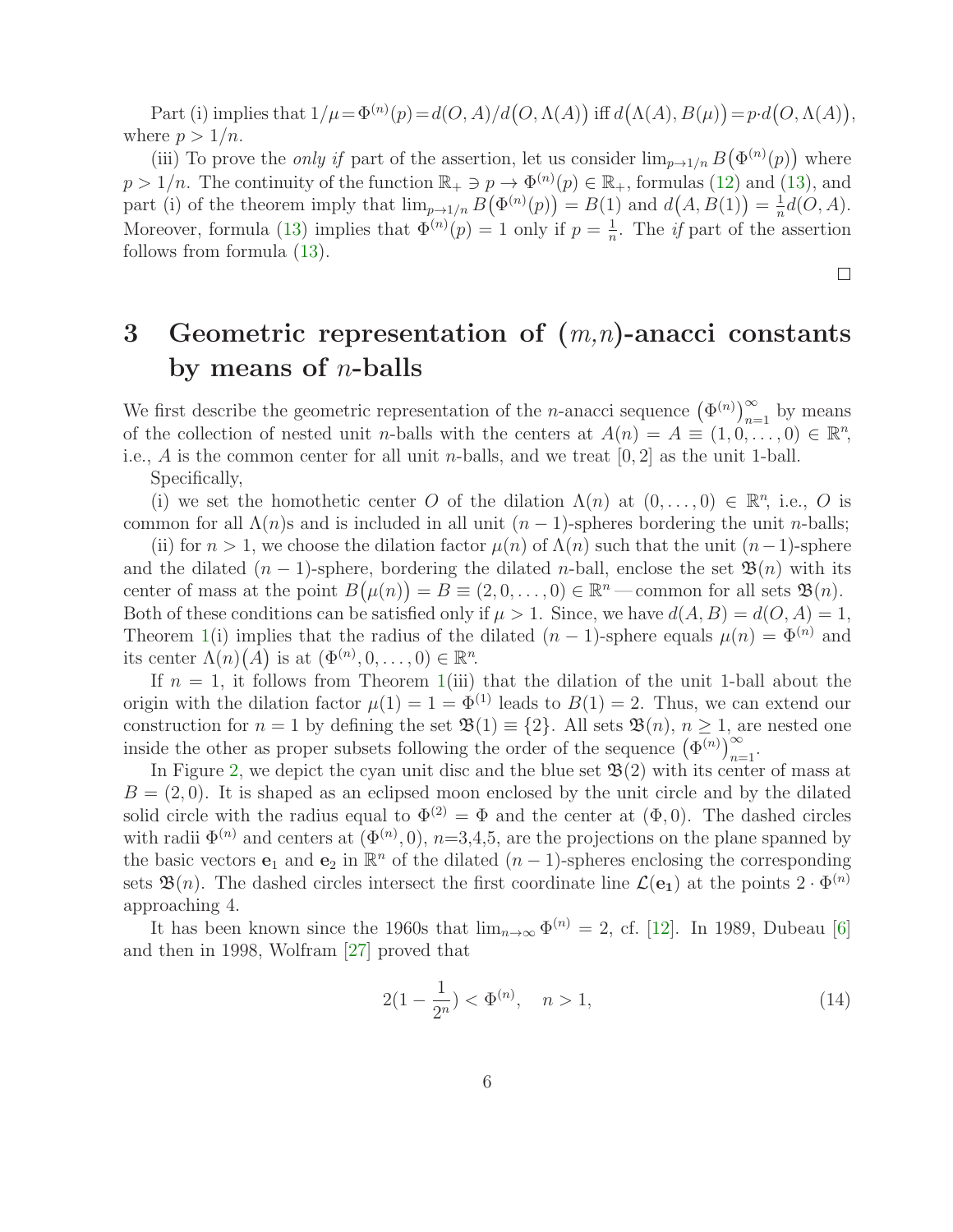which quantizes the way the sets  $\mathfrak{B}(n)$  are nested one inside the other following the order in the set of  $(m, n)$ -anacci constants.

We extend our representation to the  $(m, n)$ -anacci constants  $\Phi^{(n)}(m)$  with  $m > 1$  by

(i) keeping the common homothetic center  $O$  at the origin, and

(ii) choosing the dilation factors  $\mu(m, n)$  so that, for a fixed m and any n, the centers of mass  $B(\mu(m,n))$  of the sets  $\mathfrak{B}(m,n)$  are at the common point  $B(m) \equiv (m+1,0,\ldots,0) \in \mathbb{R}^n$ .

Thus, we have  $d(A, B(m)) = m \cdot d(O, A)$  and, according to Theorem [1\(](#page-3-1)i), each compact non-convex (if  $n > 1$ ) set  $\mathfrak{B}(m, n)$  is enclosed by the unit  $(n - 1)$ -sphere and the dilated  $(n-1)$ -sphere with the radius  $\Phi^{(n)}(m)$  and the center at  $(\Phi^{(n)}(m), 0 \ldots, 0) \in \mathbb{R}^n$ .

The  $(m, n)$ -anacci constants are now uniformly represented along the line  $\mathcal{L}(e_1)$  by the radii  $\Phi^{(n)}(m)$  (respectively the diameters  $2\Phi^{(n)}(m)$ ) spanning between the homothetic center O and the centers of the dilated *n*-balls (respectively the points at which the line  $\mathcal{L}(e_1)$  is intersected by the dilated  $(n-1)$ -spheres).

The sets  $\mathfrak{B}(m,n)$  as well as the intervals representing the  $\Phi^{(n)}(m)$ s are nested inside each other as proper subsets in a way that replicates the order in the set of the  $(m, n)$ -anacci constants.

Figure [2](#page-6-0) shows the sets  $\mathfrak{B}(2,2)$  and  $\mathfrak{B}(3,2)$  with the centers of mass at  $(3,0)$  and  $(4,0)$ , respectively. They are shaped as eclipsed moons, enclosed by the unit circle and the solid circles with radii  $\Phi^{(2)}(2)$  and  $\Phi^{(2)}(3)$ , and centers at  $(\Phi^{(2)}(2), 0)$  and  $(\Phi^{(2)}(3), 0)$ , respectively. The dashed circles with the radii  $\Phi^{(n)}(m)$  and the centers at  $(\Phi^{(n)}(m), 0)$  with  $m=2,3$  and  $n=3,4,5$  are the projections of the dilated  $(n-1)$ -spheres enclosing the sets  $\mathfrak{B}(m,n)$  with the centers of mass at  $(3, \ldots, 0)$  and  $(4, \ldots, 0)$ , respectively.



<span id="page-6-0"></span>Figure 2: The representation of the  $(m, n)$ -anacci constants  $\Phi^{(n)}(m)$  with  $m = 1, 2, 3$  and  $n = 1, 2, 3, 4, 5$  by means of the dilations of unit *n*-balls with centers at  $(1, 0, \ldots, 0)$  about the fixed homothetic center positioned at the origin in  $\mathbb{R}^n$ . If  $m = 1$ , we have  $B = (2, \ldots, 0)$ .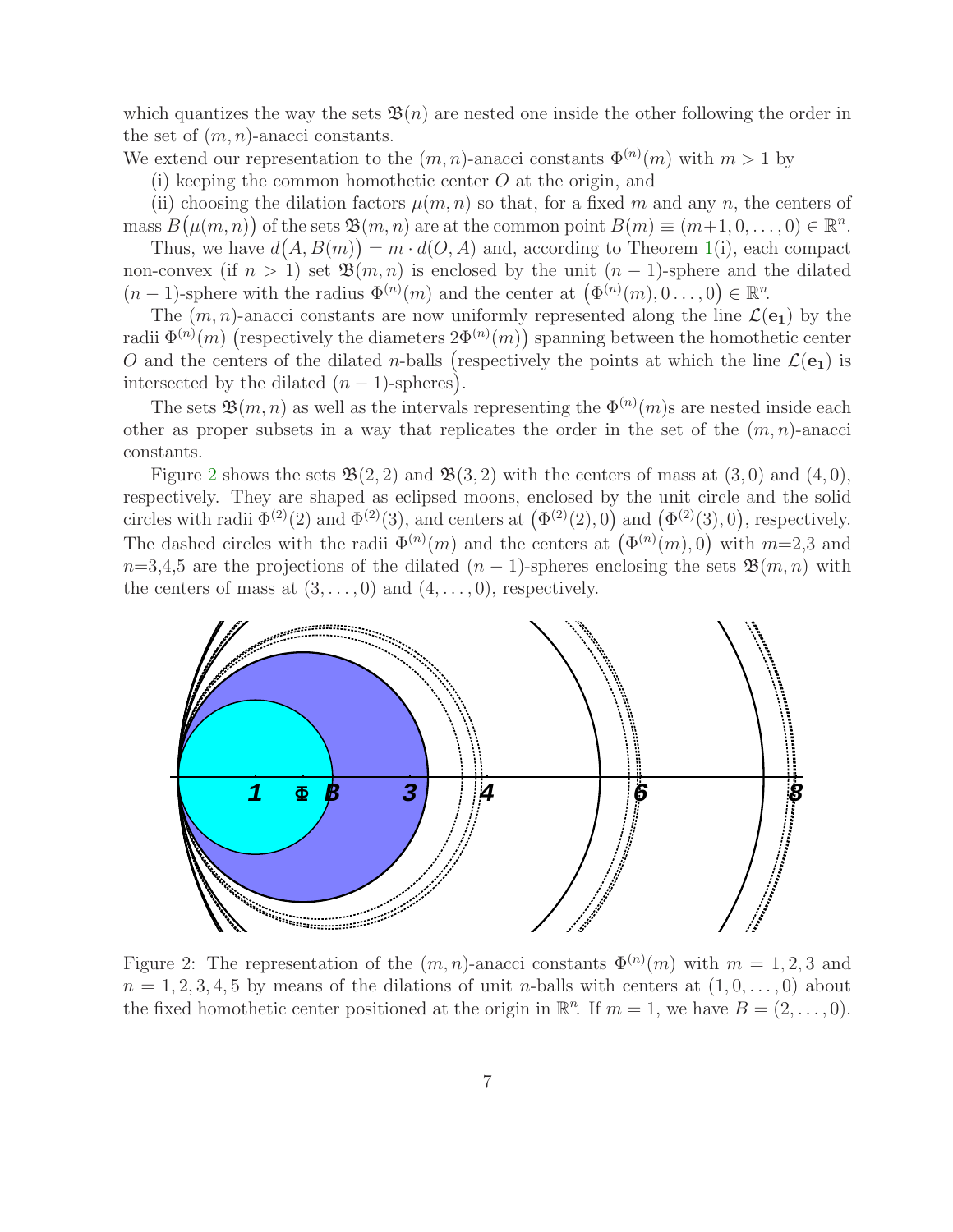We showed previously [\[26\]](#page-13-1) that, for  $p > 0$ , the sequence  $(\Phi^{(n)}(p))_{n=1}^{\infty}$  strictly increases to

<span id="page-7-2"></span><span id="page-7-0"></span>
$$
\lim_{n \to \infty} \Phi^{(n)}(p) = p + 1. \tag{15}
$$

Thus, when n goes to  $\infty$ , the projections of the dilated  $(n-1)$ -spheres with  $m=2,3$ intersect the line  $\mathcal{L}(\mathbf{e}_1)$  at the points  $2\Phi^{(n)}(m)$  converging to 6 and 8, respectively.

We also proved [\[26\]](#page-13-1) that, for any  $p > 1/\Phi$  and  $n > 1$ ,

$$
(p+1) - 1/(p+1) < \Phi^{(n)}(p),\tag{16}
$$

<span id="page-7-1"></span>and that, for each n, the function  $\mathbb{R}_+ \ni p \to \Phi^{(n)}(p) \in \mathbb{R}_+$  is strictly increasing and has the same asymptotic line  $\mathbb{R}_+ \ni p \to p+1 \in \mathbb{R}_+$ . Thus, for any given n, the value  $p+1-\Phi^{(n)}(p)$ decreases when p increases. For  $m = 1$  and  $n > 1$ , the Dubeau-Wolfram formula [\(14\)](#page-5-0) implies that this value is less than  $1/2^{n-1}$ . Hence, we obtain that, for any m and  $n > 1$ , it also holds that

$$
m+1-\frac{1}{2^{n-1}} < \Phi^{(n)}(m). \tag{17}
$$

For a given m, formula [\(16\)](#page-7-0) sets a larger lower bound for the  $(m, n)$ -anacci constants than formula [\(17\)](#page-7-1) if  $n < \frac{\ln(m+1)}{\ln 2} + 1$ , i.e., for sufficiently small n, formula [\(16\)](#page-7-0) provides a better estimate for the  $\Phi^{(n)}(m)$ s than formula [\(17\)](#page-7-1), whereas for larger *n* formula (17) is better.

The analogous uniform representations of the  $(m, n)$ -anacci constants  $\Phi^{(n)}(m)$  can be obtained by means of *n*-ellipsoids or *n*-parallelepipeds if the following holds:

- (i) the sets are nested within each other so that they have a common center of mass,
- (ii) the fixed homothetic center O belongs to all  $(n-1)$ -enclosures of the sets, and
- (iii) the common center of mass is selected for all sets  $\mathfrak{B}(m,n)$  with a given m.

## 4 Geometric representation of  $(m,n)$ -anacci constants by means of  $n$ -cones

Our second geometric representation of the  $(m, n)$ -anacci constants utilizes the fact that the center of mass of a solid n-cone divides the interval between the cone's apex and the center of mass of the cone's base by the ratio  $n:1$ .

For simplicity of notation, we consider the collection of regular, spherical, unit (i.e., with a height of 1) solid *n*-cones, each with the apex at the origin in  $\mathbb{R}^n$ , and the center of mass  $A(n)$  at  $\left(\frac{n}{n+1}, 0, \ldots, 0\right) \in \mathbb{R}^n$ . For  $n > 1$ , we assume the radii of the  $(n-1)$ -balls that form the *n*-cones' bases to all be equal. We treat interval  $[0, 1]$  as the 1-cone, i.e., all unit *n*-cones are nested inside each other as proper subsets, and their bases are nested inside each other as well.

Now, for any given  $m$  and  $n$ ,

(i) we position the homothetic center  $O(m, n)$  of the dilation  $\Lambda(m, n)$  at the point  $\left(\frac{m \cdot n - 1}{m \cdot (n+1)}, 0, \ldots, 0\right) \in \mathbb{R}^n$ , and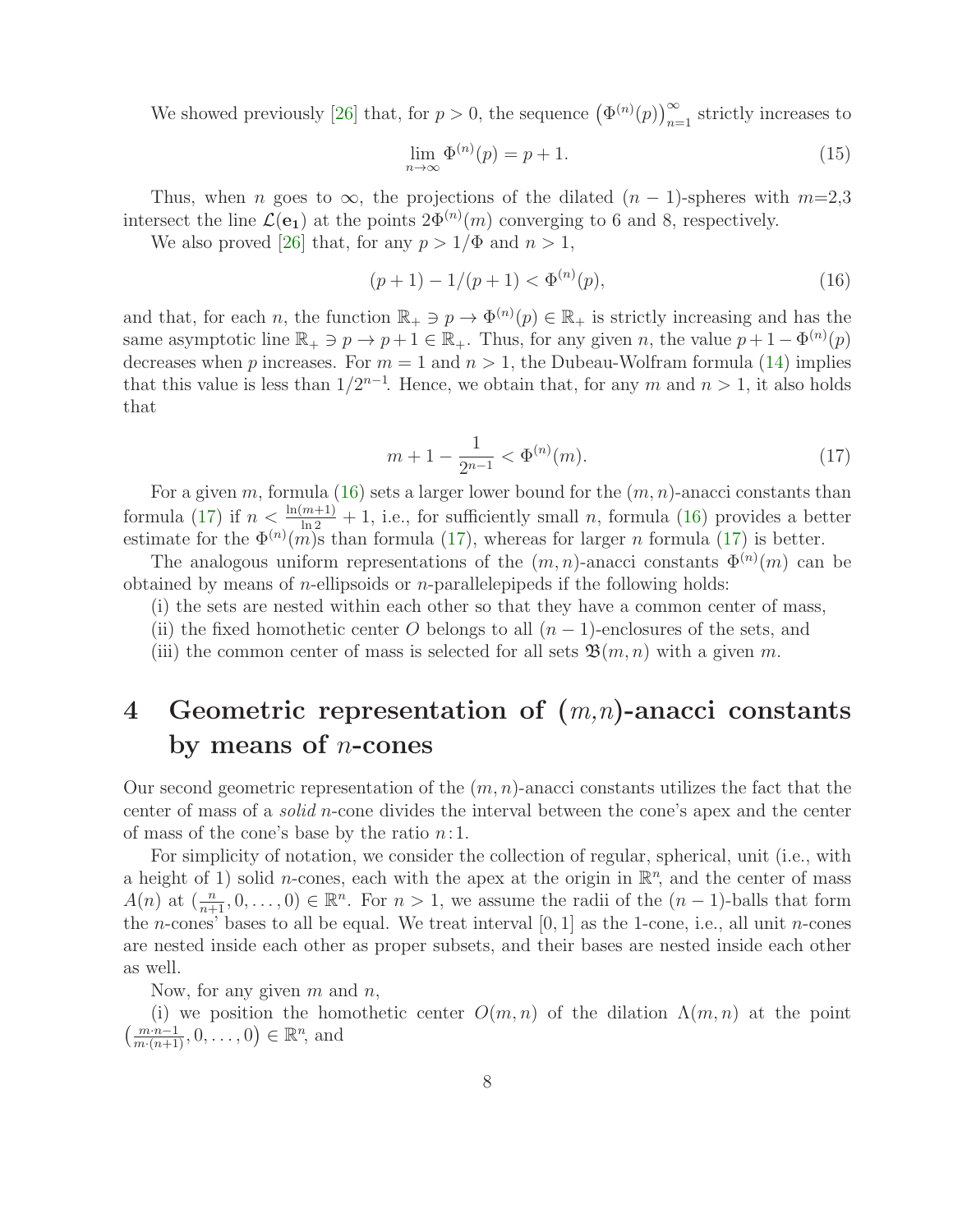(ii) we select the dilation factor  $\mu(m, n)$  such that the center of mass  $B(\mu(m, n))$  of the set  $\mathfrak{B}(m,n)$  is at  $B \equiv (1,0,\ldots,0) \in \mathbb{R}^n$  — the common center of mass for all the bases of the unit n-cones.

For  $m \cdot n \neq 1$ , our choice leads to  $\mu(m, n) > 1$  and  $d(A(n), B) = m \cdot d(O(m, n), A(n))$ . Thus, it follows from Theorem [1\(](#page-3-1)i) that the dilation factor  $\mu(m,n) = \Phi^{(n)}(m)$ .

If  $m = n = 1$ , Theorem [1\(](#page-3-1)iii) implies that the dilation of the unit 1-cone about the origin with the dilation factor  $\mu(1,1) = 1 = \Phi^{(1)}(1)$  leads to  $B(1) = 1$ , and we define  $\mathfrak{B}(1,1) \equiv \{1\}$ .

The  $(m, n)$ -anacci constants  $\Phi^{(n)}(m)$  are now represented uniformly as the heights of the dilated *n*-cones, i.e., as the following intervals on the coordinate line  $\mathcal{L}(e_1)$ :

$$
[L(m,n), R(m,n)] \equiv \left[ \left( 1 - \Phi^{(n)}(m) \right) \frac{mn - 1}{m(n+1)}, \left( 1 - \Phi^{(n)}(m) \right) \frac{mn - 1}{m(n+1)} + \Phi^{(n)}(m) \right]. \tag{18}
$$

The center of mass  $\Lambda(m,n)(A(n))$  of the dilated *n*-cone is at  $\left(\frac{\Phi^{(n)}(m)+mn-1}{m(n+1)},0,\ldots,0\right)$ , i.e., it lies inside the unit *n*-cone in the interval  $[A(n), B]$ , cf. proof of Theorem [1.](#page-3-1)

<span id="page-8-1"></span>Formula [\(16\)](#page-7-0) implies that, for any  $p > 1/\Phi$  and  $n > 1$ , we see that<sup>[3](#page-8-0)</sup>

<span id="page-8-3"></span>
$$
p < \Phi^{(n)}(p). \tag{19}
$$

Using formulas [\(15\)](#page-7-2) and [\(19\)](#page-8-1), we find that, for any m and  $n > 1$ ,

$$
1 - \frac{1}{m(n+1)} < \frac{\Phi^{(n)}(m) + mn - 1}{m(n+1)} < 1,\tag{20}
$$

i.e., for any n, the centers of mass  $\Lambda(m, n)(A(n))$  converge to B when m goes to  $\infty$ , and for any m, the non-zero component of  $\Lambda(m,n)(A(n))$  converges to 1 when n goes to  $\infty$ .

Figure [3](#page-8-2) illustrates our construction in 2D by showing the dilation of the unit 2-cone resulting in the dilated 2-cone with the height equal to the golden ratio Φ.



Figure 3: The representation of the golden ration  $\Phi$  as the height of the white 2-cone obtained by the dilation of the blue unit 2-cone about O positioned  $1/3$  from the blue cone's apex 0.

<span id="page-8-2"></span><span id="page-8-0"></span><sup>&</sup>lt;sup>3</sup>Formula [\(19\)](#page-8-1) is, in fact, valid for any  $p > 0$  and  $n > 1$ , cf. [\[26\]](#page-13-1).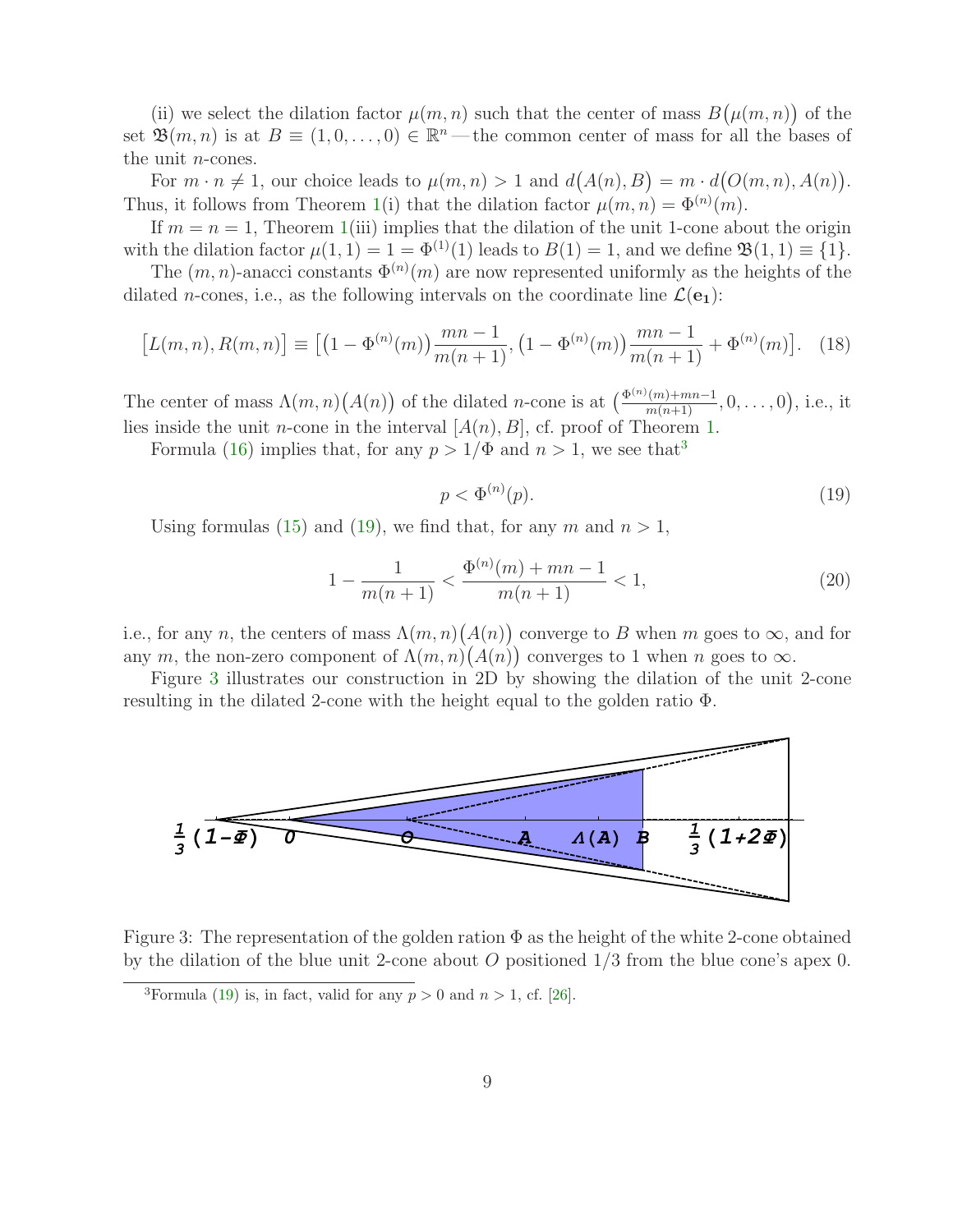Contrary to the radii of the dilated *n*-balls representing the  $(m, n)$ -anacci constants in our first construction, the *n*-cones' heights [\(18\)](#page-8-3) representing the  $\Phi^{(n)}(m)$ s in the second construction are not nested according to the order in the set  $\{\Phi^{(n)}(m) | m, n \in \mathbb{N}\}\.$  Nevertheless, a strict correlation between the order and the locations of heights [\(18\)](#page-8-3) along the line  $\mathcal{L}(e_1)$ is still maintained.

**Lemma 2.** (i) For any n, the sequence  $(L(m, n))_{m=1}^{\infty}$  strictly decreases to  $-\infty$ , and the sequence  $(R(m, n))_{m=1}^{\infty}$  strictly increases to  $\infty$ . Thus, if n is fixed and  $m \to \infty$ , heights [\(18\)](#page-8-3) are nested inside each other according to the order in the set of the  $(m, n)$ -anacci constants.

(ii) For any m, the sequence  $(L(m, n))_{n=1}^{\infty}$  strictly decreases to  $-m$  and the sequences  $(R(m,n))_{n=1}^{\infty}$  with  $m > 2$ ,  $(R(2,n))_{n=2}^{\infty}$ , and  $(R(1,n))_{n=3}^{\infty}$  strictly decrease to 1. Consequently, if m is fixed and  $n \to \infty$ , heights [\(18\)](#page-8-3) shift in the negative direction along the line  $\mathcal{L}(\mathbf{e}_1)$  according to the order in the set of the  $(m, n)$ -anacci constants with the exception of the heights representing  $\Phi^{(2)}(2)$ ,  $\Phi^{(1)}(1)$ , and  $\Phi^{(3)}(1)$ .

*Proof.* (i) For any n, the sequence  $(\Phi^{(n)}(m))_{m=1}^{\infty}$  strictly increases to  $\infty$ , cf. formulas [\(15\)](#page-7-2) and [\(19\)](#page-8-1), while the sequence  $\left(\frac{mn-1}{m(n+1)}\right)_{m=1}^{\infty}$  strictly increases to 1. So, the sequence  $(L(m, n))_{m=1}^{\infty}$ strictly decreases to  $-\infty$ .

The expression for the right heights' ends  $R(m, n)$  in [\(18\)](#page-8-3) can be transformed into

$$
R(m,n) = \frac{mn-1}{m(n+1)} + \frac{m+1}{m(n+1)}\Phi^{(n)}(m).
$$
 (21)

According to our prior results [\[26\]](#page-13-1), the sequence

<span id="page-9-1"></span><span id="page-9-0"></span>
$$
\left(\frac{m+1}{m}\Phi^{(n)}(m)\right)_{m=1}^{\infty} \tag{22}
$$

strictly increases to  $\infty$ . Thus, the sequence  $(R(m, n))_{m=1}^{\infty}$  strictly increases to  $\infty$ , too.

(ii) For any m, the sequence  $(\Phi^{(n)}(m))_{n=1}^{\infty}$  strictly increases to  $m + 1$ , cf. [\(15\)](#page-7-2). Consequently, the sequence  $(L(m, n))_{n=1}^{\infty}$  strictly decreases to  $-m$ , while  $\lim_{n\to\infty} R(m, n) = 1$ . To show that the sequences  $(R(m, n))_{n=1}^{\infty}$  are monotonically decreasing beginning at some n, we use formula  $(21)$ , the upper bound  $(15)$ , and the lower bound  $(17)$  to derive

$$
R(m, n+1) < \frac{m(n+1) - 1}{m(n+2)} + \frac{(m+1)^2}{m(n+2)} \le \frac{mn - 1}{m(n+1)} + \frac{m+1}{m(n+1)} \left( m + 1 - \frac{1}{2^{n-1}} \right) < R(m, n). \tag{23}
$$

The middle inequality in formula [\(23\)](#page-9-1) is true if  $m \ge (n+2)/2^{n-1}$ . Hence, the latter inequality implies that the sequences  $(R(m, n))_{n=2}^{\infty}$  with  $m > 2$ ,  $(R(2, n))_{n=3}^{\infty}$ , and  $(R(1, n))_{n=4}^{\infty}$ , are strictly decreasing.

Now, using the lower bound [\(16\)](#page-7-0) and the upper bound [\(15\)](#page-7-2), we obtain

<span id="page-9-2"></span>
$$
(m2 + 4m - 1)/3m < R(m, 2) < (m + 4)/3.
$$
 (24)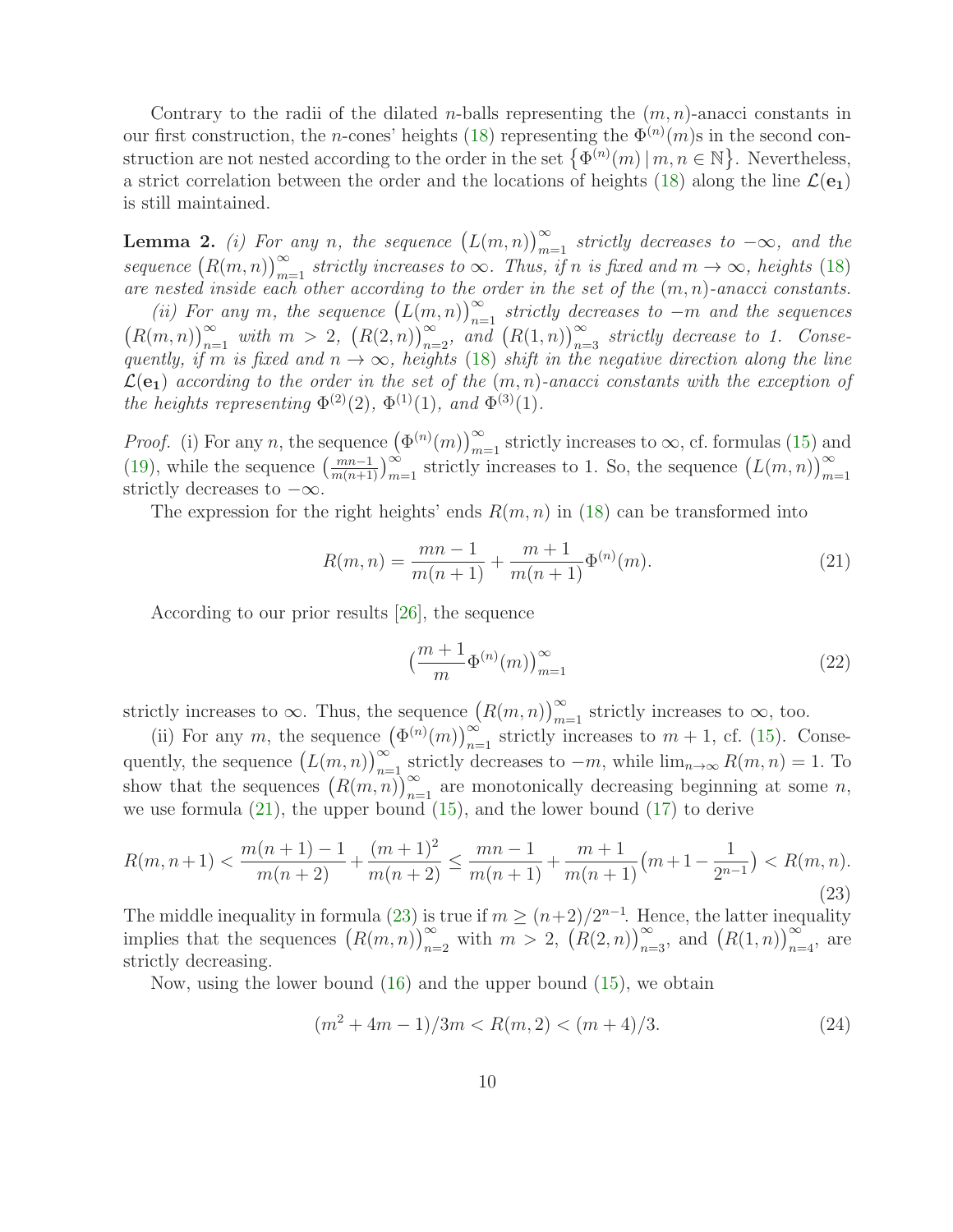Since  $\Phi^{(1)}(m) = m$ , we also have

<span id="page-10-0"></span>
$$
R(m, 1) = (m2 + 2m - 1)/2m.
$$
 (25)

It follows from formulas [\(24\)](#page-9-2) and [\(25\)](#page-10-0) that, if  $m > 2$ , we have  $R(m, 2) < R(m, 1)$  but  $R(2, 2) > R(2, 1)$  and  $R(1, 2) > R(1, 1)$ .

If we replace in formula [\(23\)](#page-9-1) the lower bound [\(17\)](#page-7-1) by the lower bound [\(16\)](#page-7-0) that provides a better estimate for small n, we obtain that  $R(m, n + 1) < R(m, n)$  if  $n \leq m^2 + m - 2$ . It follows from the latter inequality that  $R(2,3) < R(2,2)$ . Thus, the sequences  $(R(m,n))_{n=1}^{\infty}$ with  $m > 2$  and  $(R(2, n))_{n=2}^{\infty}$  are strictly decreasing. However, since formula [\(15\)](#page-7-2) implies that  $\Phi^{(3)}(2)$  < 3, we also have  $R(2,3)$  < 1.75 =  $R(2,1)$ , i.e., only the height representing  $\Phi^{(2)}(2)$  does not shift according to the order in the set of the  $(m, n)$ -anacci constants.

To show how the values  $R(1, 2)$ ,  $R(1, 3)$ , and  $R(1, 4)$  are related requires more subtle estimations than the existing lower and upper bounds provide. The exact solutions of poly-nomials [\(4\)](#page-2-2) with  $p = 1$  and  $n = 2, 3, 4$  imply that  $1.61 < \Phi^{(2)}(1) = \Phi < 1.62$ ,  $\Phi^{(3)}(1) > 1.83$ , and  $\Phi^{(4)}(1) < 1.94$ .

Thus, it is true that  $R(1,2) > R(1,4) < R(1,3) > R(1,2) > R(1,1) = 1$ , i.e., the sequence  $(R(1,n))_{n=3}^{\infty}$  is strictly decreasing, and when m is fixed and n goes to  $\infty$ , only the heights representing  $\Phi^{(1)}(1)$  and  $\Phi^{(3)}(1)$  do not shift according to the order.

The analogous uniform representation of the  $(m, n)$ -anacci constants can be obtained using the collection of regular *n*-pyramids with apexes at the origin in  $\mathbb{R}^n$ , heights equal 1, and bases consisting, e.g., of unit  $(n-1)$ -cubes with the centers of mass at the same point — which assures the nesting of the pyramids within each other (as well as their bases).

The geometric representation of the  $\Phi^{(n)}(m)$ s can be constructed also by means of the collection of the n-simplexes. However, this representation does not have a clear uniform geometric interpretation because the proper nesting of the n-simplexes cannot be maintained.

## 5 Appendix

According to part (iii) of Theorem [1,](#page-3-1)  $d(O, B(1)) = d(O, A) + \frac{1}{n}d(O, A)$  holds. Thus, the centers of mass  $A, \Lambda(A), B(1),$  and  $B(\mu)$  are ordered along the line  $\mathcal{L}(O, A)$  by their distances from a fixed homothetic center O in terms of varying dilation factors  $\mu$  in the following way:

 $O \prec A \prec B(1) \prec \Lambda(A) \prec B(\mu)$  if  $\mu > 1 + 1/n$ ,  $O \prec A \prec B(1) = \Lambda(A) \prec B(\mu)$  if  $\mu = 1 + 1/n$ ,  $O \prec A \prec \Lambda(A) \prec B(1) \prec B(\mu)$  if  $1 \prec \mu \prec 1 + 1/n$ ,  $O \prec A = \Lambda(A) \prec B(1) = B(\mu)$  if  $\mu = 1$ ,  $O \prec \Lambda(A) \prec A \prec B(1) \prec B(\mu)$  if  $0 \prec \mu \prec 1$ .

Interestingly, Theorem [1](#page-3-1) implies also that the center of mass in  $n$ -cones,  $n$ -pyramids, and n-simplexes divides the interval between the apex (vertex) and the center of mass of the set's base according to the ratio n:1. Indeed, a dilation with a dilation factor  $\mu \neq 1$ 

 $\Box$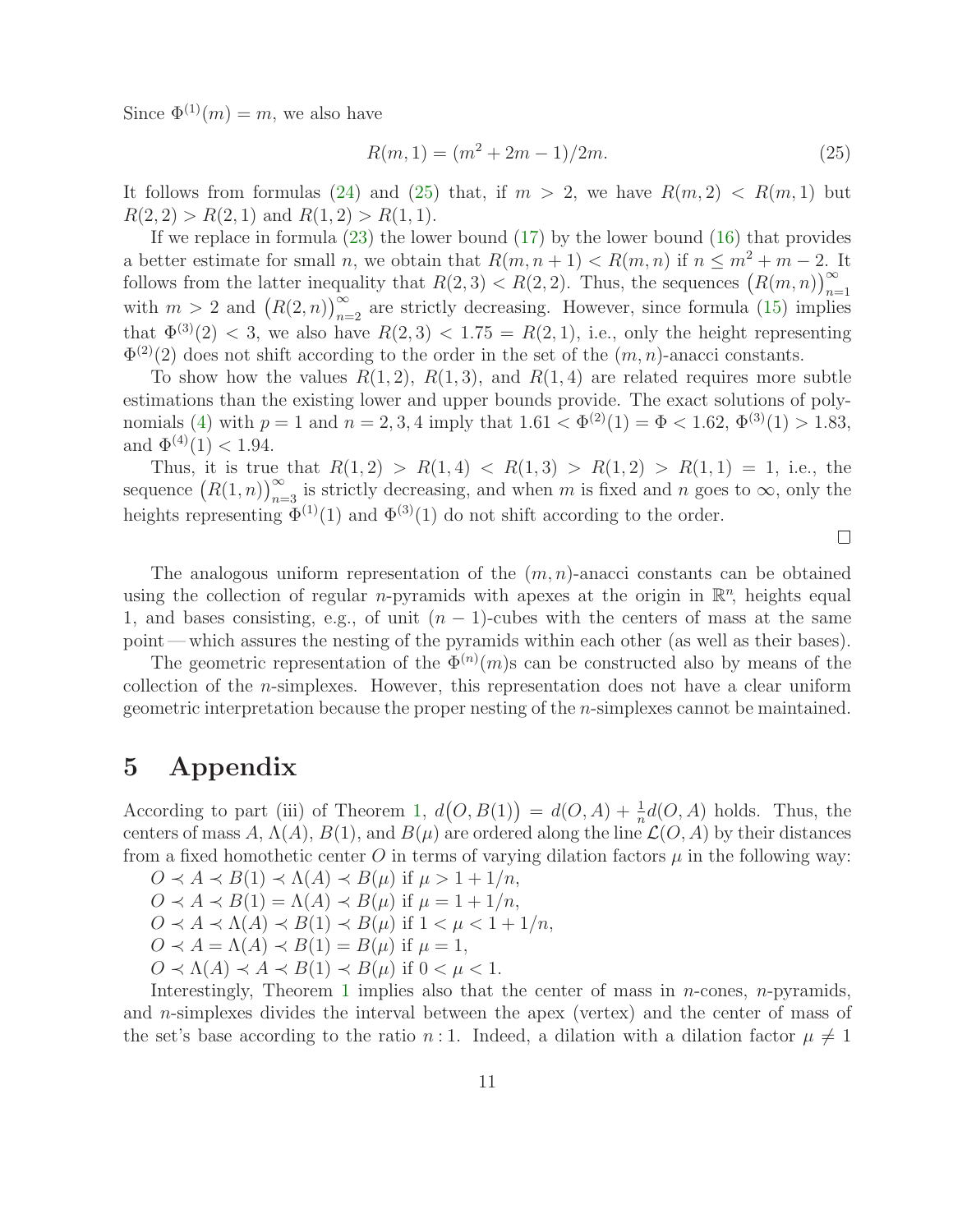of an *n*-dimensional cone, pyramid, or simplex  $\mathfrak A$  about the homothetic center O positioned at the set's apex (vertex) results in a *convex* set  $\mathfrak{B}$  with the center of mass  $B(\mu) \in \mathfrak{B}$ . Consequently,  $B(1) \equiv \lim_{1 \neq \mu \to 1} B(\mu)$  is the center of mass of the base of  $\mathfrak{A}$ . Thus, it follows from part (iii) of Theorem [1](#page-3-1) that the center of mass A of  $\mathfrak A$  divides the distance  $d(O, B(1))$ according to the ratio  $n:1$ ; see Figure [4.](#page-11-9)



<span id="page-11-9"></span>Figure 4: The dilation with  $\mu = 1.2$  of the blue 2-cone  $\mathfrak A$  about the blue cone's apex O creates the white convex set **B**. Here, if  $\mu \to 1$ ,  $B(\mu) \to B(1)$ , where  $B(1)$  lies at the base of  $\mathfrak{A}$ , and  $d(O, A) = 2d(A, B(1))$  according to Theorem [1\(](#page-3-1)iii).

## <span id="page-11-3"></span>References

- <span id="page-11-7"></span>[1] M. K. Azarian, Identities involving Lucas or Fibonacci and Lucas numbers as binomial sums, Int. J. Contemp. Math. Sci. 7 (2012), 2221–2227.
- <span id="page-11-6"></span>[2] B. Balof, Restricted tilings and bijections, J. Integer Seq. 15 (2012), [Article 15.4.5.](https://cs.uwaterloo.ca/journals/JIS/VOL15/Balof/balof19.html)
- [3] V. Baltic, On the number of certain types of strongly restricted permutations, Appl. Anal. Discrete Math. 4 (2010), 119–135.
- <span id="page-11-5"></span><span id="page-11-4"></span>[4] N. D. Cahill, J. R. D'Errico, and J. P. Spenc, Complex factorizations of the Fibonacci and Lucas numbers, Fibonacci Quart.  $41$  (2003), 13-19.
- [5] B. Chaffin, J. P. Linderman, N. J. A. Sloane, and A. R. Wilks, On curling numbers of integer sequences, *J. Integer Seg.* **16** (2013), [Article 13.4.3.](https://cs.uwaterloo.ca/journals/JIS/VOL16/Sloane/sloane3.html)
- <span id="page-11-1"></span><span id="page-11-0"></span>[6] F. Dubeau, On r-generalized Fibonacci numbers, Fibonacci Quart. 27 (1989), 221–228.
- <span id="page-11-2"></span>[7] F. Dubeau, The rabbit problem revisited, Fibonacci Quart. 31 (1993), 268–274.
- [8] F. Dubeau and A. G. Shannon, A Fibonacci model of infectious disease, Fibonacci *Quart.* **34** (1996),  $257-270$ .
- <span id="page-11-8"></span>[9] F. Dubeau, W. Motta, M. Rachidi, and O. Saeki, On weighted r-generalized Fibonacci sequences, Fibonacci Quart.  $35$  (1997), 102-110.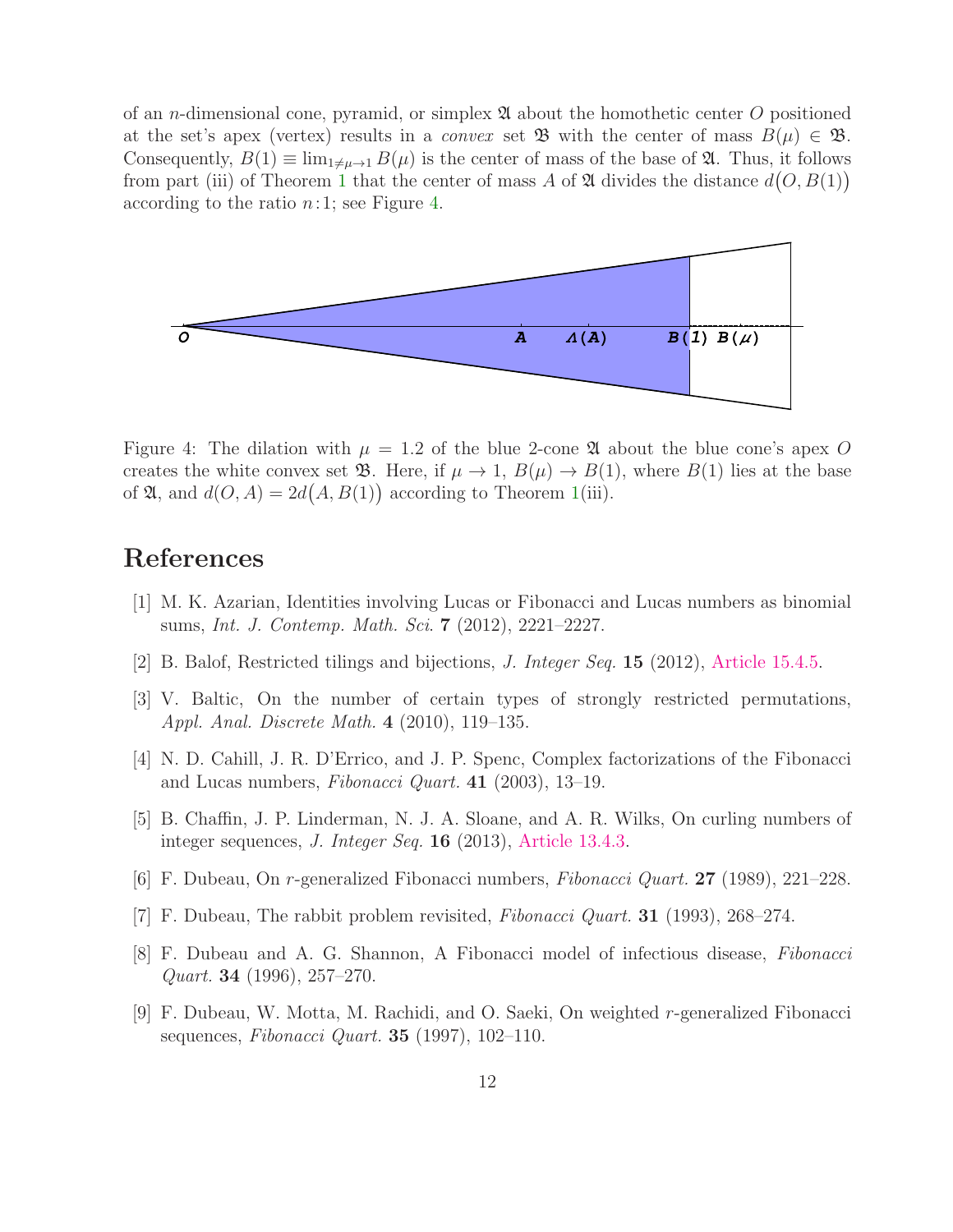- <span id="page-12-5"></span><span id="page-12-2"></span>[10] S. Falcon, On the Lucas triangle and its relationship with the k-Lucas numbers, J. Math. Comp. Sci. 2 (2012), 425–434.
- <span id="page-12-1"></span>[11] D. C. Fielder, Certain Lucas-like sequences and their generation by partitions of numbers, Fibonacci Quart. 5 (1967), 319–324.
- <span id="page-12-8"></span>[12] I. Flores, Direct calculation of k-generalized Fibonacci numbers, Fibonacci Quart. 5 (1967), 259–266.
- <span id="page-12-3"></span>[13] L. Guo and W. Sit, Enumeration and generating functions for differential Rota-Baxter words, Math. Comput. Sci. 4 (2010), 313–337.
- <span id="page-12-9"></span>[14] A. F. Horadam, A generalized Fibonacci sequence, Amer. Math. Monthly 68 (1961), 455–459.
- <span id="page-12-7"></span>[15] J. Huang, Hecke algebras with independent parameters, published electronically at <http://arxiv.org/abs/1405.1636>.
- <span id="page-12-4"></span>[16] M. Janjic, Determinants and recurrence sequences, J. Integer Seq. 15 (2012), [Article 12.3.5.](https://cs.uwaterloo.ca/journals/JIS/VOL15/Janjic/janjic42.html)
- <span id="page-12-10"></span>[17] T. Khovanova, Recursive sequences, available at <http://www.tanyakhovanova.com/RecursiveSequences/RecursiveSequences.html>.
- [18] S. Linton, J. Propp, T. Roby, and J. West, Equivalence classes of permutations under various relations generated by constrained transpositions, J. Integer Seq. 15 (2012), [Article 12.9.1.](https://cs.uwaterloo.ca/journals/JIS/VOL15/Roby/roby4.html)
- <span id="page-12-6"></span><span id="page-12-0"></span>[19] E. P. Miles, Jr., Generalized Fibonacci numbers and associated matrices, Amer. Math. Monthly **67** (1960), 745–752.
- <span id="page-12-13"></span>[20] T. D. Noe and J. V. Post, Primes in Fibonacci n-step and Lucas n-step sequences, J. Integer Seq. 8 (2005), [Article 05.4.4.](https://cs.uwaterloo.ca/journals/JIS/VOL8/Noe/noe5.html)
- <span id="page-12-14"></span>[21] T. D. Noe, T. Piezas, III, and E. W. Weisstein, Fibonacci n-step number, published electronically at <http://mathworld.wolfram.com/Fibonaccin-StepNumber.html>.
- <span id="page-12-11"></span>[22] A. M. Ostrowski, Solutions of Equations and Systems of Equations, Academic Press, 1966.
- [23] A. Rajan, R. V. Rao, A. Rao, and H. S. Jamadagni, Fibonacci sequence, recurrence relations, discrete probability distributions and linear convolution, published electronically at <http://arxiv.org/abs/1205.5398>.
- <span id="page-12-12"></span>[24] M. A. Shattuck and C. G. Wagner, Periodicity and parity theorems for a statistic on r-mino arrangements, J. Integer Seq. 9 (2006), [Article 06.3.6.](https://cs.uwaterloo.ca/journals/JIS/VOL9/Shattuck/shattuck56.html)